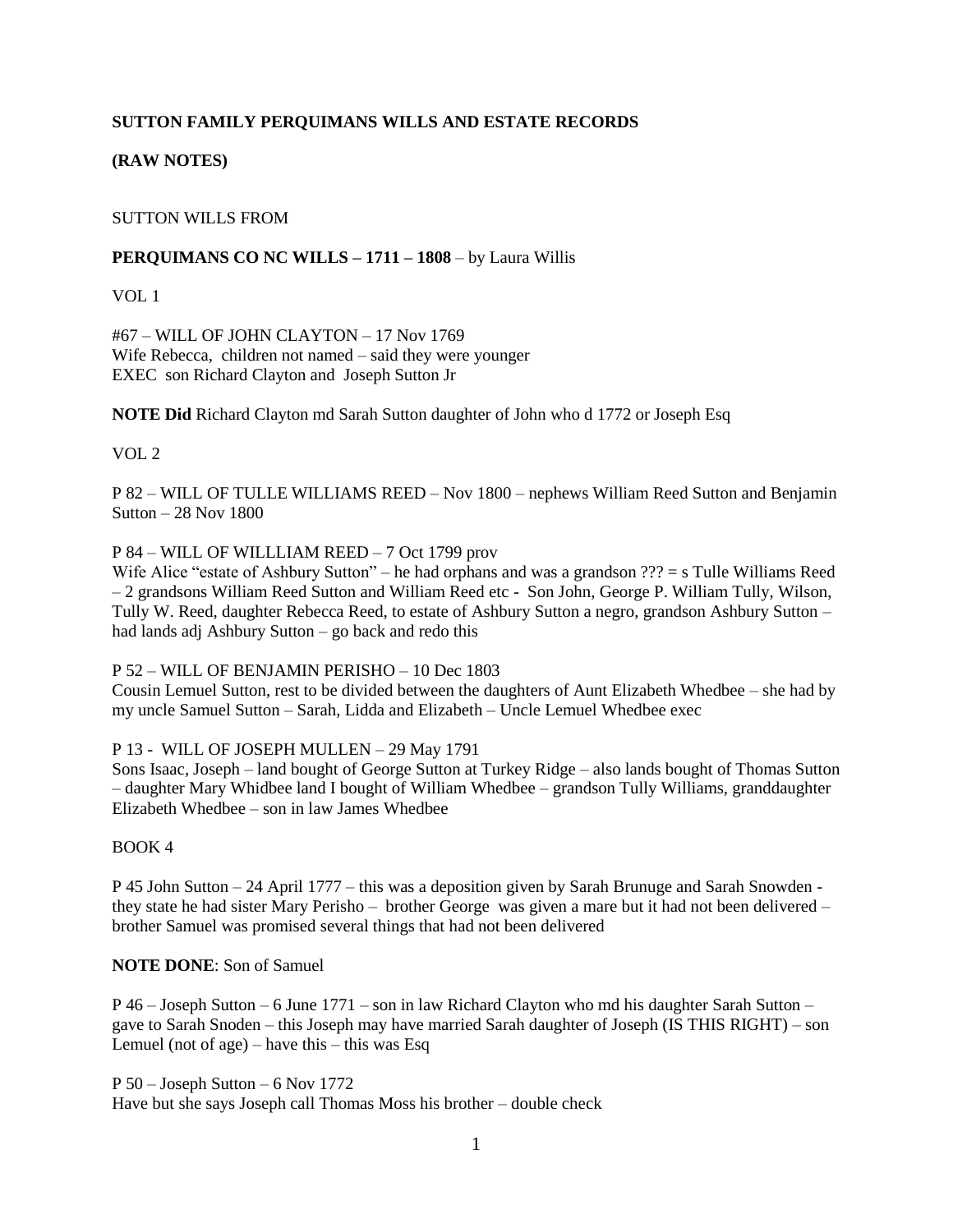P 51 – Samuel Sutton – 30 Jan 1764 Wife Sarah that part of my plantation I now live on being part of my grandfather gave to my father by will until son Samuel comes of age – have this Exec – Charles Blount, Tully Williams, Andrew Knoxand William Robins **NOTE DONE**: Actual will is found in Tyrell Co

P 53 – WILL OF SARAH SUTTON – widow of Joseph – have

P 90 – WILL OF THOMAS WHEDBEE – 25 Nov 1807

Son in law Samuel Sutton (may have been stepson) – wife Elizabeth – no daughter with last name Sutton **NOTE**: She was probably widow of Samuel Jr

P 11 – WILL OF ANN SEARS – 9 July 1784

Daughter Sarah Sutton who had no children got entire estate – Ann had brother Cornelious Morris who would inherit if granddaughter Sarah had no children – estate sale in 1790 buying were among other Francis Newby, William Robbins – George Sutton was Adm (sic)

**NOTE:** Cornelius Morris was a wit to the will of Sarah Sutton in 1777 and he had a brother John who had no children in 1772 – Cornelius was also a wit to the will of Joseph Perisho Jr written in 1783. She was a Sutton according to Marriage Bonds but was she by birth a Sutton or the widow of one.

P 54 – WILL OF SARAH SUTTON – **NOTE**: Don't think I have this one – written 21 March 1777 prov 27 May 1777 Granddaughter Sarah Sutton land where I now live – rest to be sold Exec Joseph Ratiff, Aaron More WIT Anny Sutton, Cornelius Morris – no estate records found

**NOTE:** What is the connection between the two – Ann Sutton md Richard Sears 24 July 1779 – it appears she had married first a Sutton and was probably by birth a Morris

**ABSTRACTS OF WILLS OF PERQUIMANS COUNTY 1761 – 1864 –** by Raymond Winslow

**NOTE:** these are very brief abstracts just giving the names listed in the will. Lot more Sutton wills which I already have

#771 – Ashbury – 22 Oct 1790 prob Feb 1793 – wife Ann, sons Joseph, Benjamin, William Reid – daughters Elizabeth, Ann Sutton – sister Elizabeth Davis **NOTE:** Son Joseph Esq

#772 – Greenbury – 1 Dec 1794 – pro Feb 1795 – daughter Martha, my mother and her children John, Sarah, Thamour, Elizabeth, Ann

**#775 – Joseph SUTTON 1763 – VERY IMPORTANT – Winslow says this is actually the will of Joseph written in 1723 and a copy was made in 1763 and the date of the will was written down wrong as 1763 – I have found the date was not the only thing written down wrong from the abstract – the executor was brother Richard WHEDBEE according to Winslow but it says Nicholas in the abstract**

# 778 – Joseph – written 31 Dec 1793 pro Feb 1794 – sons James, Rachel daughter of Francis Newby, daughters Elizabeth Andrews, Pathenia Stanlin, Sarah Norcum – have this **NOTE**: Joseph son of Joseph Esq. Will also posted in Tyrrell Co.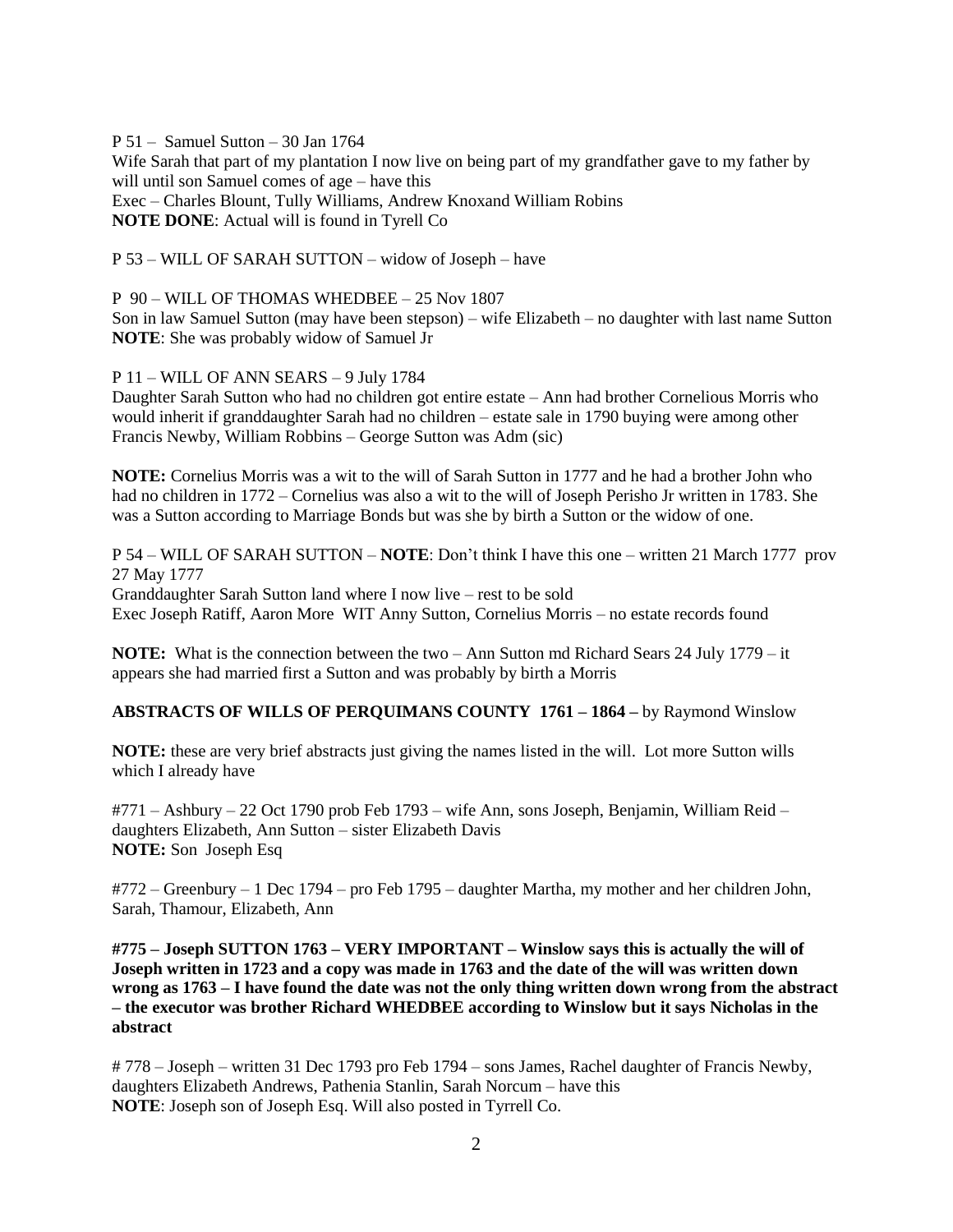#879 – Thomas Whedbee – 35 Nov 1807 – Exec – Lemuel Sutton – WIT George Sutton

#577 – Benjamin Perisho – 1803 – cousins Lemuel Sutton and John Sutton, Elizabeth Whedbee to her Sutton daughters Sarah, Lydia, Elizabeth – again names slightly different but maybe Lydia died – uncle Lemuel Whedbee

George Whidby ca 1784 – had children William, James, Martha and Lemuel – brother Thomas – have this

# **ABSTRACTS OF DIVISION OF ESTATES** by Lori Higley White

# **ABSTRACTS OF DIVISION OF ESTATES** by Lori Higley White

Joseph son of Nathaniel – April 1789 To the estate of Joseph Perishoe in 1786, Nathaniel Sutton son, Thomas Sutton son – Joseph Sutton was known by name of "Riverside Joe" –

Benjamin Perisho – 25 June 1768 Thomas Nichols in right of his wife Deborah Will Robins in right of wife Elizabeth Martha (smeared) Perisho her part John Bateman in right of wife Miriam Joseph Perisho

Benjamin Sutton – July 1779 Thomas Sutton in right of wife Anna Martha Sutton There was more distribution in 1782 and Anna was not mentioned **NOTE:** Not sure who he was

John Sutton – Oct 1777- to 14 June 1778 George Whidbee in right of wife George Sutton, Mary Perisho, Samuel Sutton a minor – William, James, Martha, Lemuel and Tamar Whedbee all minors

**NOTE DONE:** Winslow said the will of John Sutton was a nuncupative will. This was son of Samuel but not sure how all the Whedbee's got individual portions

**NOTE**: The division records are found under the estate of Joseph Sutton who had will in 1773

In this same folder is the estate record for John Sutton – a different John – not sure when died but Martha H. Sutton was Adm in 1817 – children were Ann, Sarah, Greenbury and Richard – one guardian was Joel Ives who appears to have md the widow then he left town and George Sutton was guardian – either there is even another John Sutton record in this file or it goes up to the 1840's. Appears to be other records in this folder – another John d at the same time – widow Nancy or Mary – one places states he had a will but there was an Adm not exec – she didn't like what she inherited.

Joseph son of Nathaniel – April 1789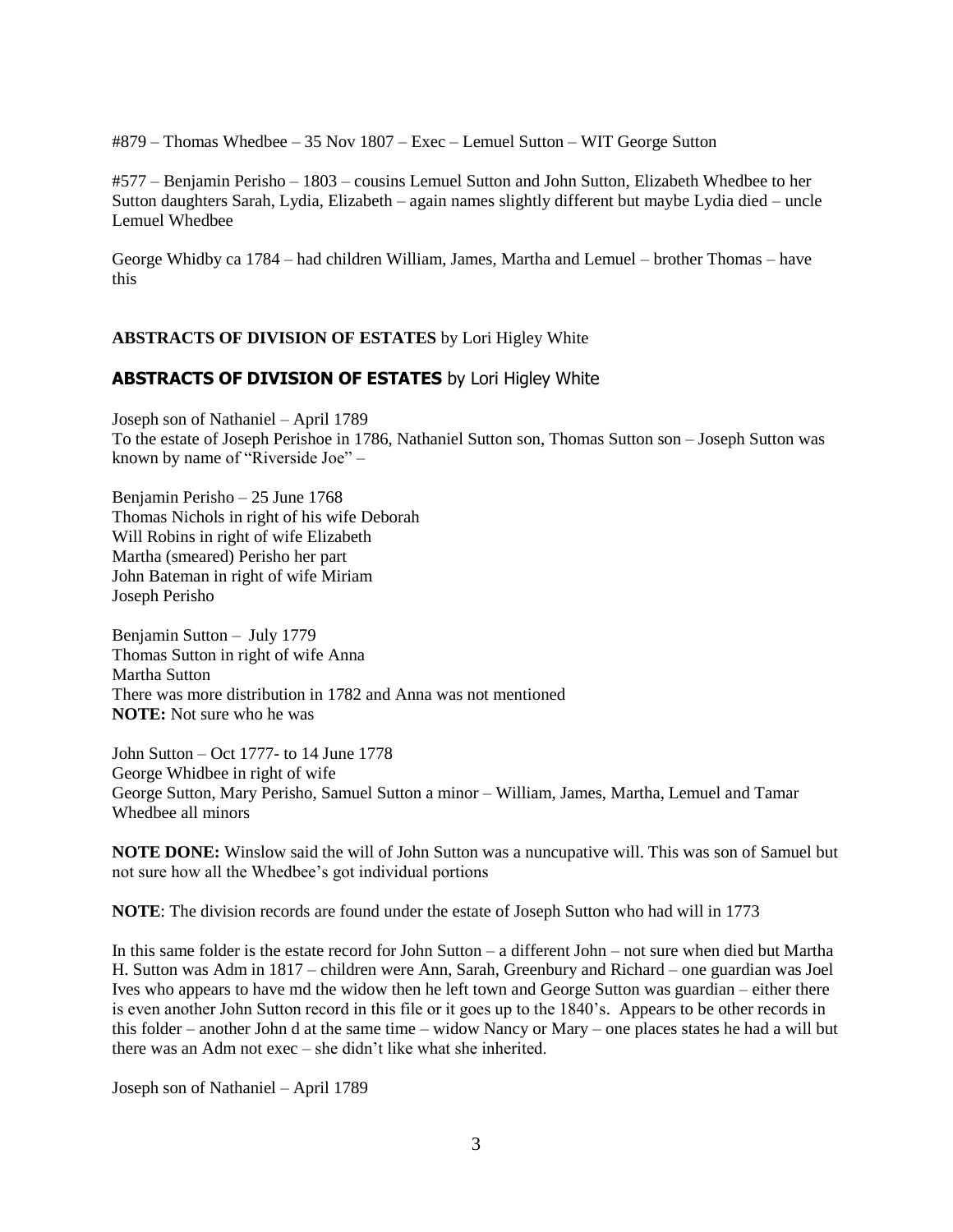To the estate of Joseph Perishoe in 1786, Nathaniel Sutton, Thomas Sutton son – Joseph was known by name of "Riverside Joe" – does not say whether the dec or maybe a son

Samuel Sutton – April 177 – John Sutton dec part, Joseph Perishoe in right of wife Mary, George and Samuel were minors

#### **MARRIAGE RECORDS 1758 – 1865** by Francis Ingmire

Asbury md Nancy Reed – 11 Sept 1779 Benj md Sarah Whidbee – 8 April 1762 Christopher md Sarah Jones 2 July 1745 Francis md Deborah McConnell 6 Sept 1783 – no clue George md Sarah Barcliff 27 Dec 1777 - is this the missing George brother to Samuel Jr? Samuel md Eliza Barcliff 3 Dec 1784 – probably Samuel Jr

Females

Ann md Richard Surs (Sears) 24 July 1779 Martha md Lazarius Linton 31 March 1783 Sarah md Isaiah Mathias 1 Aug 1761 Sarah md George Whedbee 19 Sept 1764 – she may have been the daughter of Samuel unless the generations are off – no she was widow of Samuel – DONE but put dates in main folder Sarah md Richard Clayton 14 Jan 1768 – she daughter of Joseph Esq

#### SUTTON WILLS from Ancestry

1793 Sutton, Ashbury; Joseph, William R., Benjamin, Anne (wife), Penelope, Elizabeth, Anne

#### **NOTE: IGNORE THIS WILL AS IT IS THE WILL OF JOSEPH WRITTEN IN 1724 and recopied in 1763**

**1763 Sutton, JOSEPH; George, Joseph – written 11 Jan 1763 and prob 9 July 1763**

**Two sons George and Joseph the plantation I now live on George to have the part from the landing down to Nathan Sutton and Joseph the part from the Landing down to Joshua Barney's ??? line. I also wish my 2nd daughter Parthenia to live with Joseph while she is unmarried and a Negro, daughter Elizabeth negroes, grandson Thomas Sutton negro, other negroes, livestock and household to 5 children and that was a son Thomas – Thomas received no land and little else Exec Nich Whedbee and son George**

#### **NOTE: He would have been b by 1719 – children by 1740 more or less since one had a son.**

1772 Sutton, JOSEPH; Joseph, Benjamin, Sarah, Ashbury, Lemuel, Elsbury Written 6 June 1771 prob Oct Court 1771

Son Joseph all that plantation where he now lives beginning at Sutton's landing agreeable to my father's will, son Benjamin all that plantation I bought of Jarvis Jones lying on head of Deep Creek where my son Benjamin now dwells, wife Sarah to have use of plantation whereon I now dwell part of called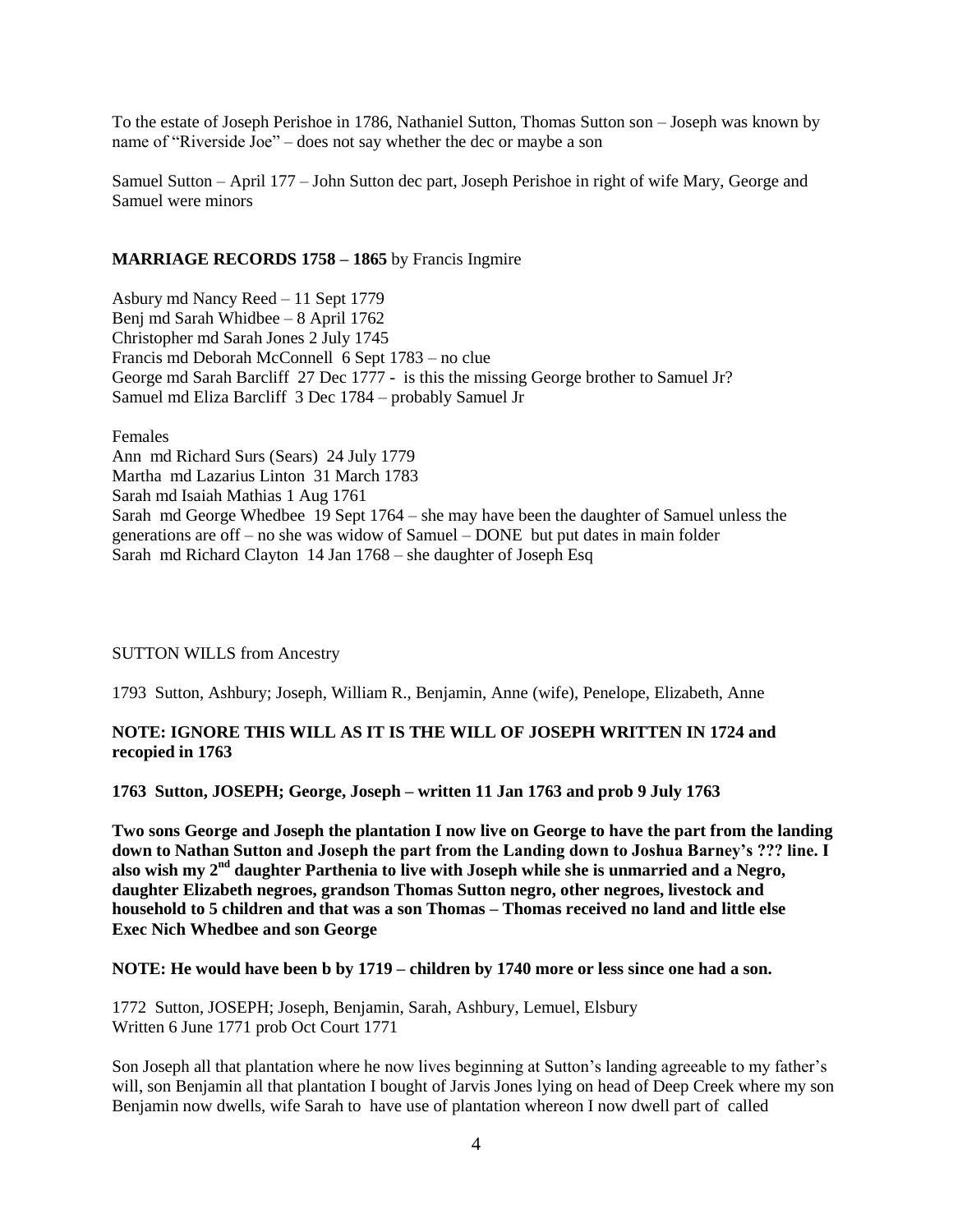Burkweare/Birchware ?? until son Asbury is of age then she to have use of 1/3 of it until my sons Asbury and Elsbury are of age, give the two sons Asbury and Elsbury to be divided – beginning at Little River in a branch that runs up to my water mill and runs up to my new road and then to the main road for Elsburys part or the upper part and for my son Ashbury to have the lower part but if neither have heirs then to my son Lemuel; gives negroes for "her" (not named but assumed wife) for her natural life then to be divided between my oldest children Joseph, Benjamin and Sarah, to son Joseph Negroes which he already has, son Benjamin 10 Negroes which he already has, daughter Sarah Clayton Negroes and also livestock, son in law Richard Clayton all money he owes me, Thos Snowden ?? one Negro, to Mary Snowden Negro but if she and Thos have no heirs to be returned to estate, to 4 children Asbury, Elsbury, Elizabeth, Lemuel, a number of negroes when Asbury becomes of age or Elizabeth should marry, son Lemuel land over the sound at Little Alligator a place called the fort landing that I bought of John Pool of 230 acres but dies under age his two brothers Asbury and Elsbury to divide such land – Asbury to have land on Little Alligator and Elsbury to have the land on Big Allegator – if either should not survive then to whoever survives, loving wife tools, household goods, rest of estate divided between wife and 4 youngest children. Exec sons Joseph and Benjamin. Appt friends Thos Nicholson and Thos Robinson as trustees WIT Thomas Stevenson, Mary (X) Sutton, Peter Fonous ???

**NOTE**: A lengthy will. According to Ray Winslow and the Historic Register this Joseph was the son of Joseph and grandson of Nathaniel. The above Joseph's son Joseph inherited where the house is and he was the one who sold it to his son in law Francis Newby. Newby's widow was Rachel

The Claytons were part of a lawsuit in the estate of George Whitby in 1784. This Joseph's oldest children would have been b by 1748 This was Esq

Obviously the  $2<sup>nd</sup>$  wife was much younger. Oldest children b by 1748 – he would have been b by 1727

## **EARLY RECORDS OF N.C.** - by Dr. Steve Bradley

#865 - Joseph Sutton's inventory taken in Perquim 13 Nov l771 – included was schooner Little Peter. Negroes: Men: Surry, Pierre, Ben, Will, Pompey, Casar, Punch, Canar, Dick – boys: George, Diver, Cato, Bob, Jack, Tom, Jacob, Simon, Isaac Sam (2 mos) – women: Joan, Sall, Phillis, Lucy, Esther, Peg Hannah – girls: Grace, Pleasant, Rose (dead some time since), Judith, Cloe (9 mons), Sylvia – names mentioned Benjamin Pindour, John Stevenson, Capt. Samuel Darling

SARAH Sutton Written 6 Feb 1772 prob April Court 1772

I Sarah relict of Joseph dec – to my mother Mary Sutton my estate for her lifetime; to my son in law Benjamin Sutton the money that arises from the sale of the schooner Little Peter; rest of estate to be divided among my 4 children Asbury, Elsbury, Elizabeth and Lemuel Exec son in law Benjamin and William Skinner, Thomas Nicholson

**NOTE**: Benjamin was step son

1773 Sutton, JOSEPH; Mary, Nathaniel, Thomas Written 6 Nov 1772 prob Jan Court 1773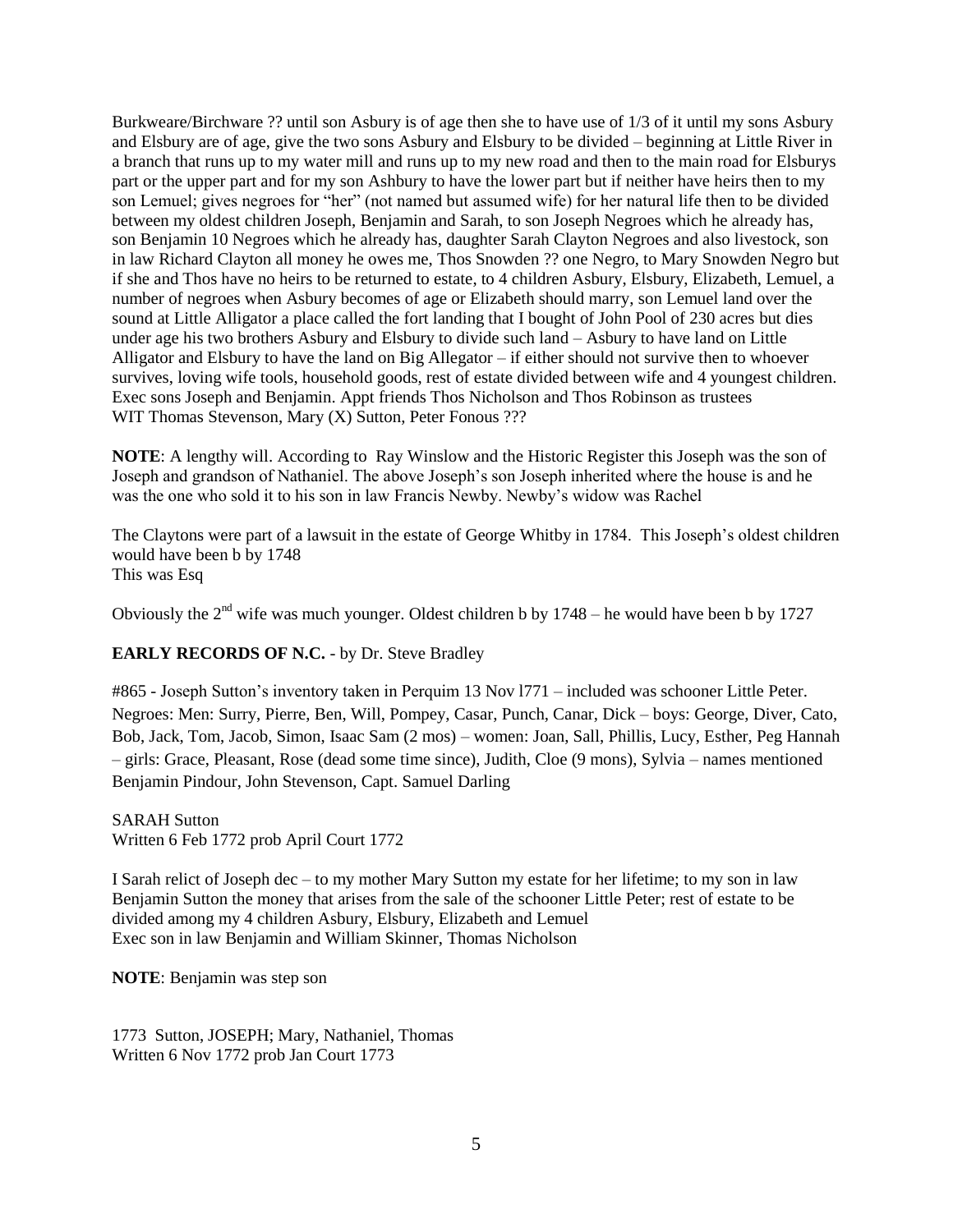Wife Mary use of all my lands until son Nathaniel is of age, son Nathaniel plantation on the river side where I now live of 215 acres; son Thomas land on Beech Thicket of 105 acres; if neither son have heirs then my daughter Deborah who also received other items; son Nathaniel to be under care of Joseph Perisho and my other son Thomas to be brought up by Thomas Moss ?? if thought proper by my wife and exec

Exec friends Joseph Perisho, Thomas Whidbee and Francis Pouice ??? – (seen this name) Signed by mark

**NOTE**: Probably son of Christopher who was son of Joseph

# **NOTE: SOME OF THIS FROM NC ESTATES**

MARY Sutton

Written 7 Nov 1772 prob July Court 1774

Grandsons Asbury , Elsbury, granddaughter Elizabeth – no land mentioned – says only 3 grandchildren **NOTE:** Mother in law of Joseph Esq – don't know if she was the widow of a Sutton or remarried a Sutton

#### GEORGE – 1837

Can't read widow's name – maybe Penelope – had orphan George – only read a couple of pages – NC **Estate** 

#### JOHN SUTTON ca 1777

John Perisho in right of his wife wants money from estate - Geor Whitbee was Adms – 1778 – wanted 29 pounds; George wanted 29 pds for his brother Samuel; estate sale was 17 Aug 1777 – people who received money – George Sutton, George Whidbee for his wife, Mary Perisho, Samuel Sutton minor, James, Martha, Lemuel, and Tamar ?? Whidbee – in all 8 shares at 29 pds

## **NOTE**: DONE

GEORGE WHIDBY – will –had children James, Martha, Lemuel, William – brother Thomas and their father was John – wife not named – 1784 – appears to have been lots of lawsuits – Joseph Sutton was one being sued – not sure what for

## **DONE**

## CHRISTOPHER SUTTON

Sale of perishable estate – 17 Jan 1753 – Luke Sumner, Adm

Not many items and most sold to Sarah Sutton

Accounts of Joseph Perisho were audited – he guardian to Deborah Sutton – her former guardian was Christopher Sutton – think have most of this – Deborah had received most of her part but not all – 27 Oct 1754 – on 15 Oct 1756 Joseph Sutton Esq purchased a Negro from the estate so estate had not been closed

**NOTE DONE**: Christopher who md Elizabeth Chauncy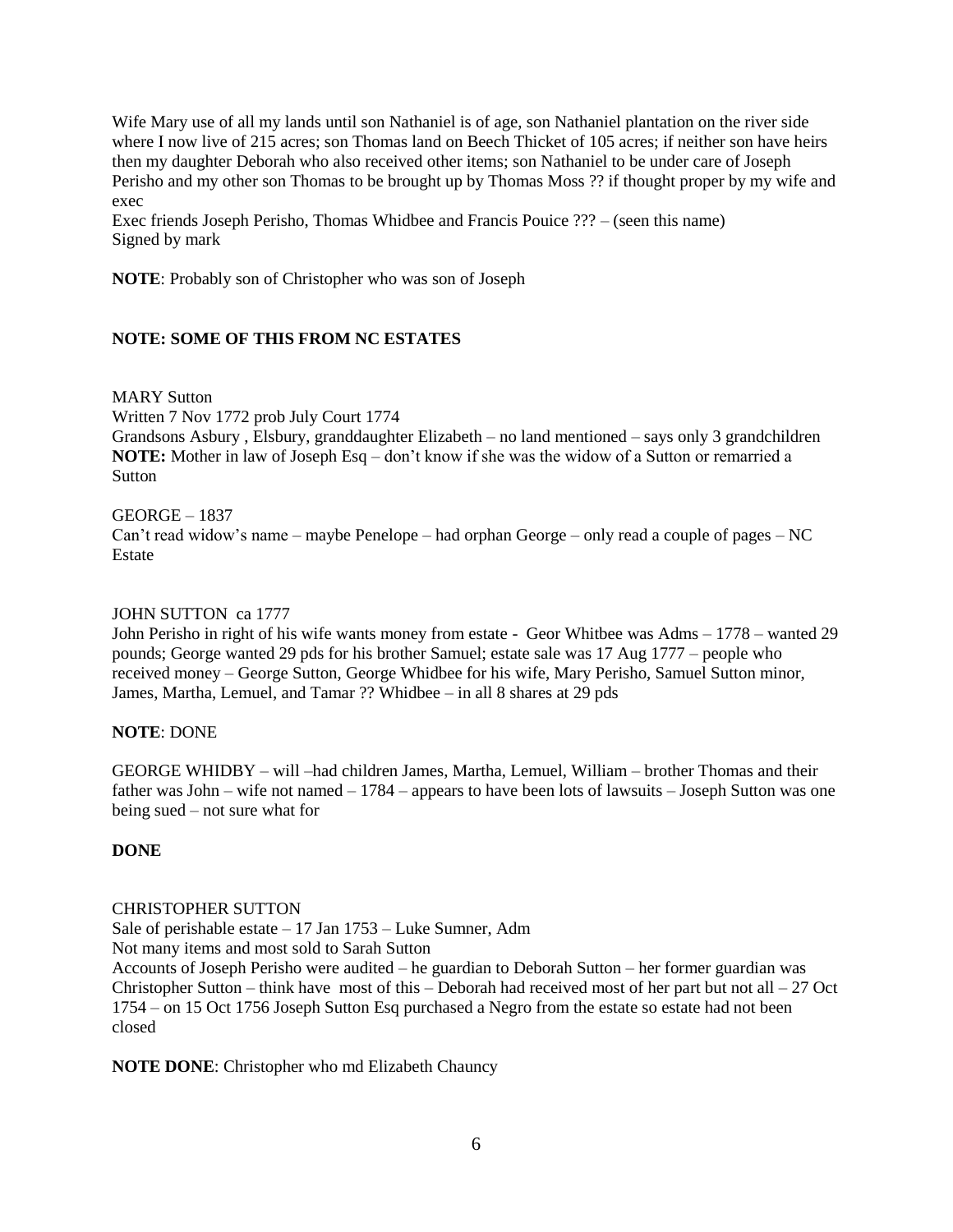**NATHANIEL** Think have this – Joseph reached age of 21 and wants his part of the estate – no date

LEMUEL SUTTON 1793 – had adm

Another folder – 1832 – awarded damages to William Reed – had orphan Wesley, Lafayette,

1795 Sutton, Queensbury; Martha

1764 SUTTON, SAMUEL; Sarah, Samuel, George, John Pro 3 jan 1764

Loving wife Sarah, 3 Negros, livestock etc, use of the plantation I now live being that land left by my grandfather to my father by his Will until my only son Samuel (he wasn't the only son) comes of age then he to have 1/3 part and my son George when he comes of age to have 1/3 part, daughter Mary when she comes of age, son John Sutton land I bought of Sarah Jones of 405 acres from 2 patents, give to my son Samuel the land patented by my grandfather of 150 acres, also 15 acres to son Samuel which Uncle Joseph Sutton is duty bound to make a deed for and I hope he will keep his promise, also to son Samuel 25 acres out of a new patent, son George rest of my land which came from a new patent, lot of negros, brother William Robbins my best beaver hat Exex Charles Blount, Tulle Williams, and William Robbins WIT John Clayton, Joseph Sutton, John Whedbee **NOTE**: Never found the 150 acre patent

## **DONE**

1777 Sutton, SARAH

Granddaughter Sarah Sutton my piece of land where I now live Exc Joseph Ratcliff and Aaron Moore

**JOSEPH** widow Rebecca Toms for Elizabeth and Mary Sutton ophans – April 1733

JOSEPH esq  $- (p 4) - 1783$  – this was more on father of Elsbury etc

JOSEPH – 1793 Daughter Rachel Newby wife of Francis – Negroes Daughter Elizabeth Anderson - Negroes Son James – 700 pds which he has already received and negroes Daughter Parthenia Standin/Sanlin ?? – negroes Daughter Sarah Norcum ?? – negroes Grandson Henderson or Anderson Stanlin – Negroes Granddaughter Sarah Sutton – Negroes Tamar Tow/Low ??? daughter of Deborah Tow ??? negro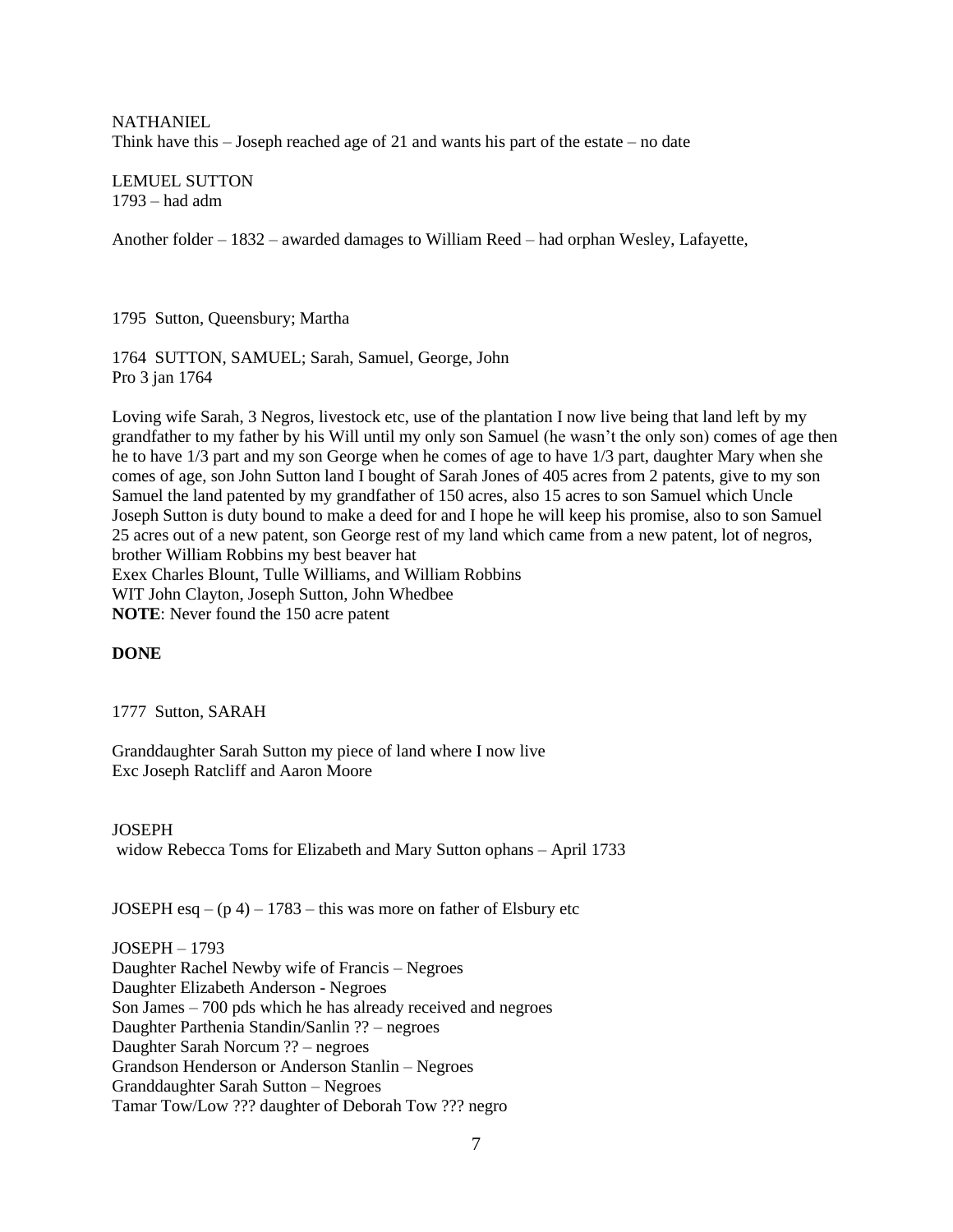Benjamin Tow/Low be boarded and schooled until 15 Exec son James and son in law Lemuel Stanlin

**NOTE:** No land mentioned. Thisthe Joseph who was supposed to have sold his land to Francis Newby where the Sutton house is. Son of Esq and probably the one referred to as Capt

LEMUEL SUTTON 1774 – a Joseph one of Ads – the writing of the L looks like a S but listed under Lemuel Francis Newby, George Sutton and Hugh Stevenson – says 1793 and George was the Adm Was this 2 different ones NOTE: Son of Joseph Esq?

BENJAMIN SUTTON – Perquimans 22 Oct 1772 – prob Oct 1772 Son Greenbury – land head of deep creek where I lately lived, wife Sarah, son Benjamin land on Soundside called – can't read maybe Swans – 2 daughters – Martha, Ann Execu brother Joseph, Richard Clayton, Benjamin Harvey NOTE: Md Sarah Whedbee April 1762 – son of Joseph Esq

Joseph Perisho - daughters Elizabeth, Miriam ?? Sarah, sons Joseph, Benjamin land on Long Branch adj Toms, adj Benjamin Sutton – wife Deborah – 1762 prob 1763 – Samuel Sutton was a wit

## NATHANIEL SUTTON ca July 1750

#### Perisho

Joseph Perisho appeared to be administrator of guardian of - he had acct of inventory against or agent for Christopher Sutton (can't read this) on behalf of Deborah Sutton orphan of Nathaniel Sutton – George, Joseph and Christopher Sutton buying

Joseph Sutton son of Nathaniel petitioned the court saying he was 21 and wanted his estate being held by Christopher Sutton

There is another folder in this estate records also labeled Nathaniel but it is not until 1786 and appears to be another Nathaniel

## **DONE**

## RICHARD SUTTON

Thomas Nichols md Elizabeth the daughter of Richard – her guardian was Henry Hall

On inventory page it says that Mary the widow received a part, William Sutton, Mary Sutton, Sarah Sutton, Susannah and Elizabeth received a part – date was May 1736 ???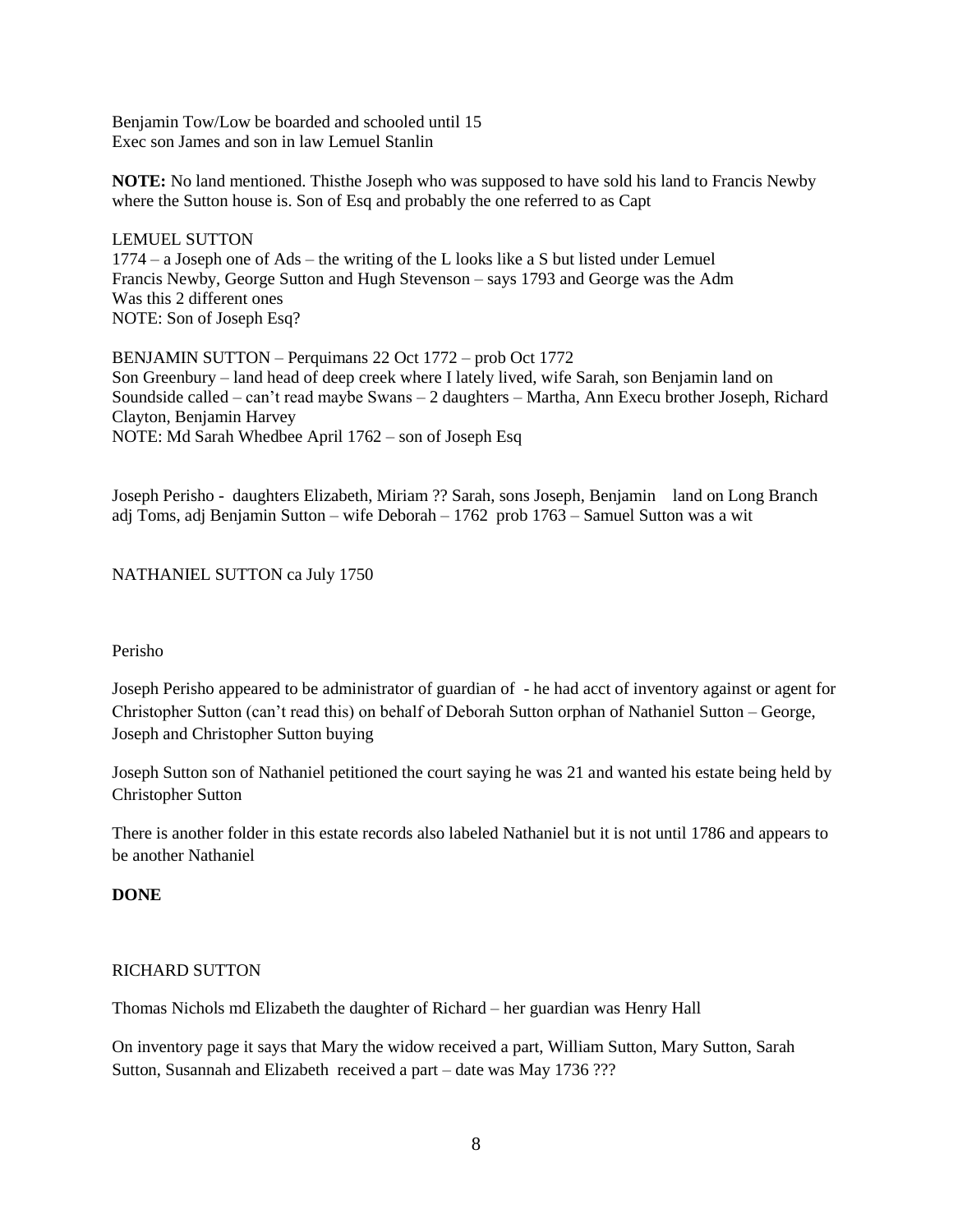#### WILLIAM SUTTON

Petition of David and Mary Houghton petition for their share of William Sutton's estate - April Court 1744

**NOTE**: Son of Richard – did his mother remarry David Houghton?

Thomas Sutton alias – can't read name if it is a name –  $1775$  ?? –

A 2<sup>nd</sup> folder in file for a William - Mary Sutton was widow – she to get  $1/3$  part – a Wm Sutton Jr's line is mentioned – date appears to be 1859 – does appear to be a later estate

A couple of Benjamins in the late 1700's – Joseph was Exec or Adm

#### CHRISTOPHER SUTTON

#### 17 Jan 1754

Buying from estate were Whibees, Sarah Sutton – Joseph Perisho – various spellings was guardian to Deborah Sutton whose estate lies in the hands of Christopher Sutton dec a former guardian – the estate of Christopher Sutton dec 21 July 1752 – in 1758 Joseph Sutton sold a negro from estate of Christopher – Luke Sumner was the Adm – seems Christopher died owing money and may have left the area – Sarah Sutton had a large chest – suggests it was taken and sold

#### JAMES SUTTON

15 April 1770 – Samuel Penric was Adm – only Sutton buying at sale was a James

Another folder in estate entitled James – a note from Alexander Turner – think it is saying his daughter should inherit from the estate – no date

**NOTE**: No clue who this was

#### **Jeremiah Sr and Jr**

Sr was in 1824 – widow Elizabeth was adm

## PASQUOTANK CO

Wills Sutton, Nathaniel 75 1743

From ancestry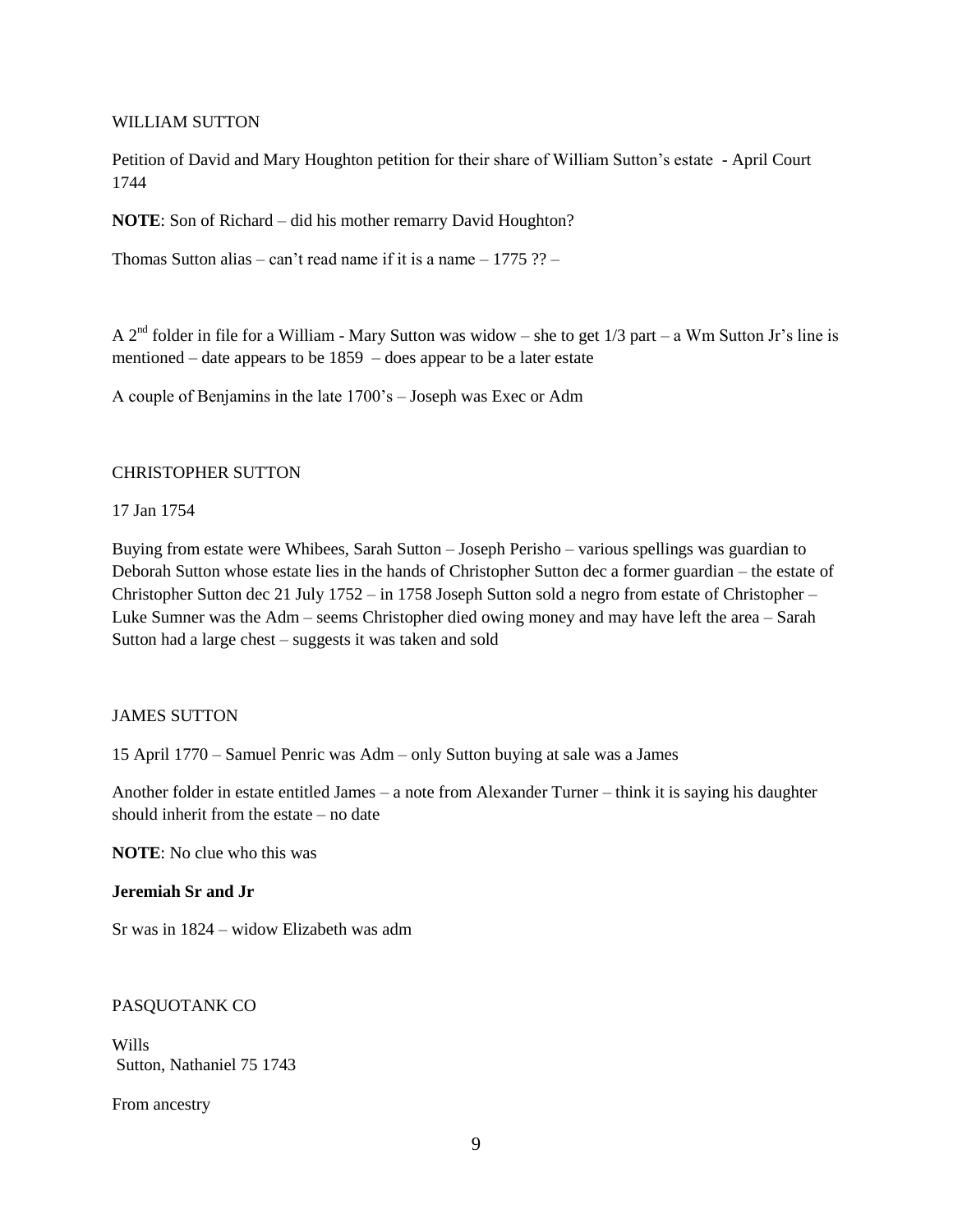Joseph Pershio was guardian to Deborah Sutton orphan of Nathaniel stated before Joseph Sutton Esq that Christopher Sutton late of Perquimans is indebted to sd Deborah – Christopher was appt guardian of Joseph and Deborah orphans – this was signed by Christopher – 13 April 1743 **DONE**

## **MISC FAMILIES**

## **PERSHIO**

## PASQUOTANK CO

Wills Sutton, Nathaniel 75 1743

From ancestry

Joseph Pershio was guardian to Deborah Sutton orphan of Nathaniel stated before Joseph Sutton Esq that Christopher Sutton late of Perquimans is indebted to sd Deborah – Christopher was appt guardian of Joseph and Deborah orphans – this was signed by Christopher – 13 April 1743

## **ABSTRACTS OF DIVISION OF ESTATES** by Lori Higley White

Benjamin Perisho – 25 June 1768 Thomas Nichols in right of his wife Deborah Will Robins in right of wife Elizabeth Martha (smeared) Perisho her part John Bateman in right of wife Miriam Joseph Perisho

## **PERQUIMANS CO NC WILLS – 1711 – 1808** – by Laura Willis VOL 2

WILL OF JOSEPH PERISHO – 6 Nov 1762 – pro Jan 1763

P 54 - Wife Deborah – daughters Elizabeth, Miriam who received land on Long Branch, son Benjamin, son Joseph both land on Hollar Popar Branch adj Benjamin Sutton, William Tomlin, daughter Sarah – 5 children in all

**NOTE**: Deeds indicate that Elizabeth md William Robbins and Miriam md John Bateman

Estate Records of Sr and Jr and son Benjamin in folder. Benjamin died without heirs and siblings inherited – Deborah remarried Thomas Nichols – John Clayton was Exec

P 55 - WILL OF JOSEPH PERISHO JR – written 12 Sept 1782 prob 1782 Son Benjamin (not of age) nephews Richard Robins and Joseph Bateman – brothers in law William Robins and John Bateman